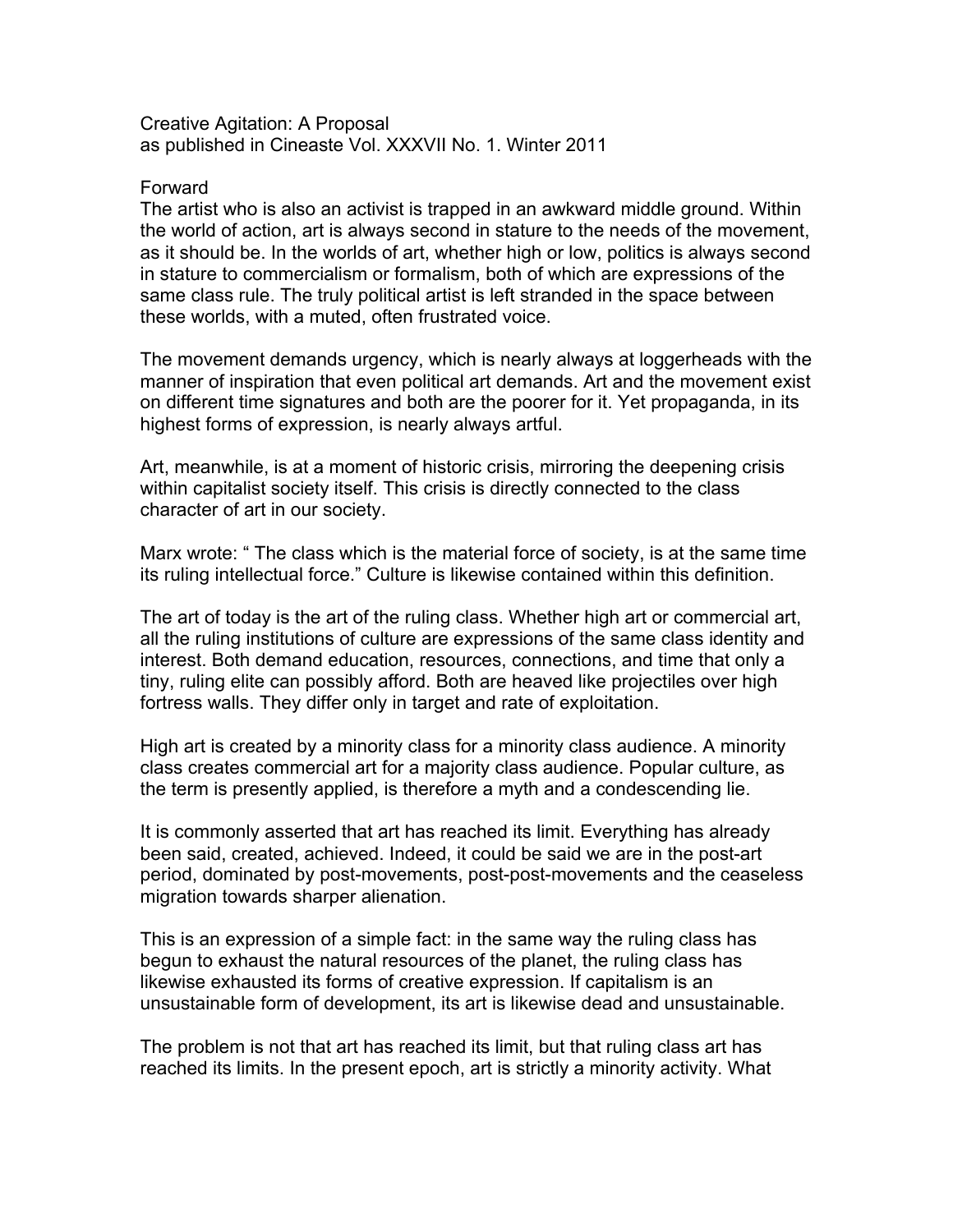magnificent forms will creative expression take, when the other 99% of humanity finally has the heel lifted from its throat?

The moment has arrived for artists to accept their quota of struggle so that the people may someday receive their quota of art.

Much of this is well understood within the movement. The art world is meanwhile busy counting colors.

What follows is a proposal for a new organization instigated by the broader crisis in capitalist society and its attendant culture.

The Principals of Creative Agitation Creative Agitation seeks to unify the creative and political act in absolute equality. In so doing, it seeks to strengthen the vibrancy of both.

Anonymity is a virtue. The movement should be the author.

Any and all may join Creative Agitation. Membership is defined by action. In any and all events, material aid to Imperialism is an unpardonable transgression.

Creative Agitation will be organized in such a way to help unify the temporal clash between art and the movement. Therefore work will be organized into large thematic campaigns, lasting several months or longer, as well as rapid response actions, in response to unexpected and urgent needs.

The group has set itself the task of organizing a laboratory of creative political expression. The group will explore the use of any and all creative media, organized into semi-autonomous, artist led brigades using traditional and new media, based on the knowledge, skills, and interests of group members.

Each brigade will be responsible for organizing practical creative workshops for members of other brigades with the aim both of raising the cultural level of all while also instigating the discovery of new hybrid forms.

Creative Agitation has a special obligation to oppose any manifestation of reactionary culture, particularly those that present "apolitical" bourgeois artists as politically neutral.

Bourgeois art and bourgeois art events should endlessly be turned against themselves.

An urgent task of Creative Agitation will be the organization of Public Art Defense Leagues that can respond rapidly and forcefully to endangered Public Art.